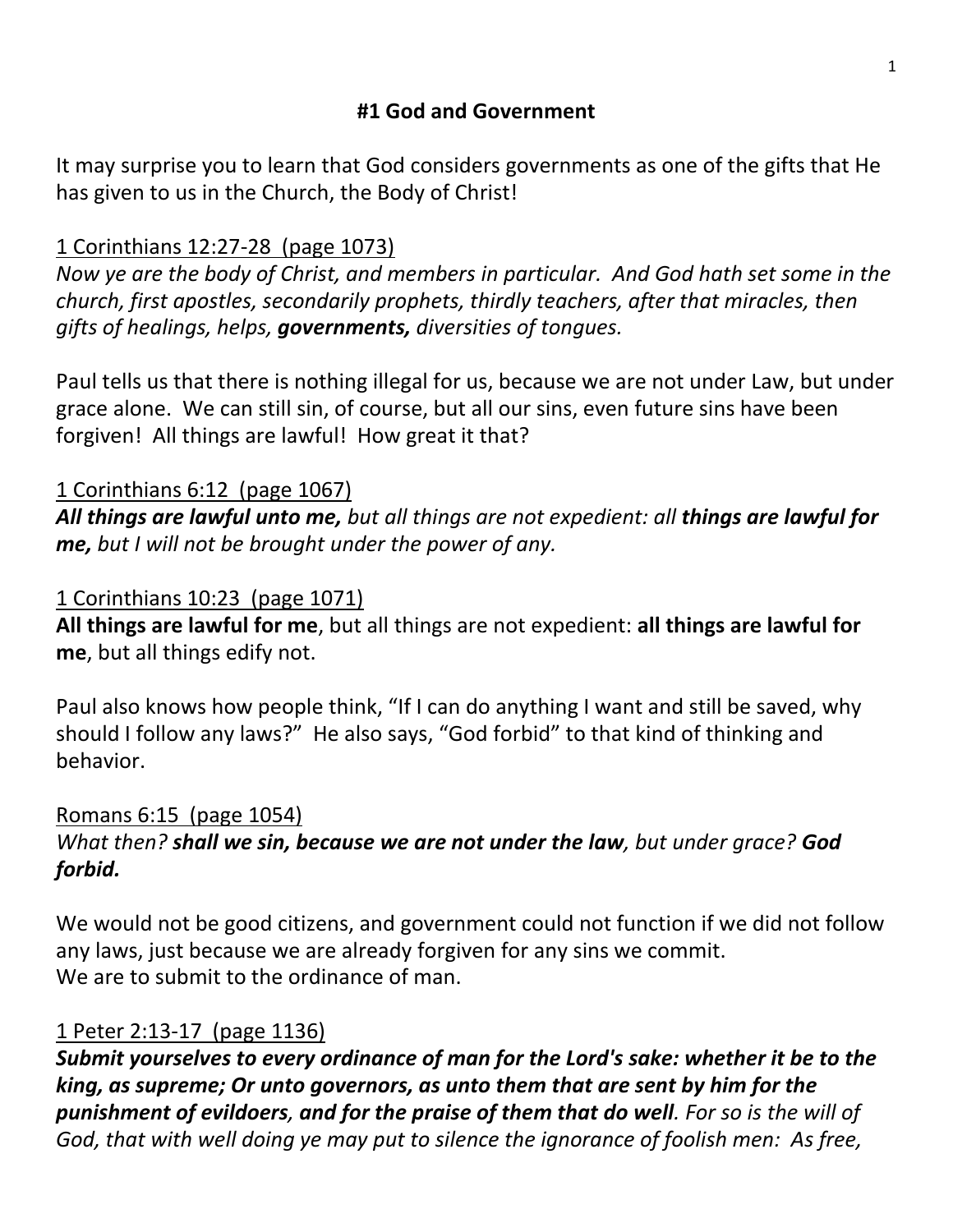## *and not using your liberty for a cloke of maliciousness, but as the servants of God. Honour all men. Love the brotherhood. Fear God. Honour the king.*

Not only are we supposed to submit to our leaders, we are also supposed to pray for them! It is not for them, but for us—to help us lead peaceful and Godly lives.

#### 1 Timothy 2:1-4 page (1110)

*I exhort therefore, that, first of all, supplications, prayers, intercessions, and giving of thanks, be made for all men; For kings, and for all that are in authority; that we may lead a quiet and peaceable life in all godliness and honesty. For this is good and acceptable in the sight of God our Saviour; Who will have all men to be saved, and to come unto the knowledge of the truth.*

Jesus famously told us that we are to pay our taxes.

#### Luke 20:20-26 (page 978)

*And they watched him, and sent forth spies, which should feign themselves just men, that they might take hold of his words, that so they might deliver him unto the power and authority of the governor. And they asked him, saying, Master, we know that thou sayest and teachest rightly, neither acceptest thou the person of any, but teachest the way of God truly: Is it lawful for us to give tribute unto Caesar, or no? But he perceived their craftiness, and said unto them, Why tempt ye me? Shew me a penny. Whose image and superscription hath it? They answered and said, Caesar's. And he said unto them, Render therefore unto Caesar the things which be Caesar's, and unto God the things which be God's. And they could not take hold of his words before the people: and they marvelled at his answer, and held their peace.*

Paul tells us that we should give people their due. If they are due honor, or custom, or fear, we are to give it to them. He also lists quite a few things that we should not do which sound very much like the 10 Commandments. He sums them all up by telling us to love our neighbor. That prevents us from doing a lot of things that we may want to do but should not.

#### Romans 13:7-10 (page 1060)

*Render therefore to all their dues: tribute to whom tribute is due; custom to whom custom; fear to whom fear; honour to whom honour. Owe no man any thing, but to love one another: for he that loveth another hath fulfilled the law. For this, Thou shalt not commit adultery, Thou shalt not kill, Thou shalt not steal, Thou shalt not bear false witness, Thou shalt not covet; and if there be any other commandment, it is briefly*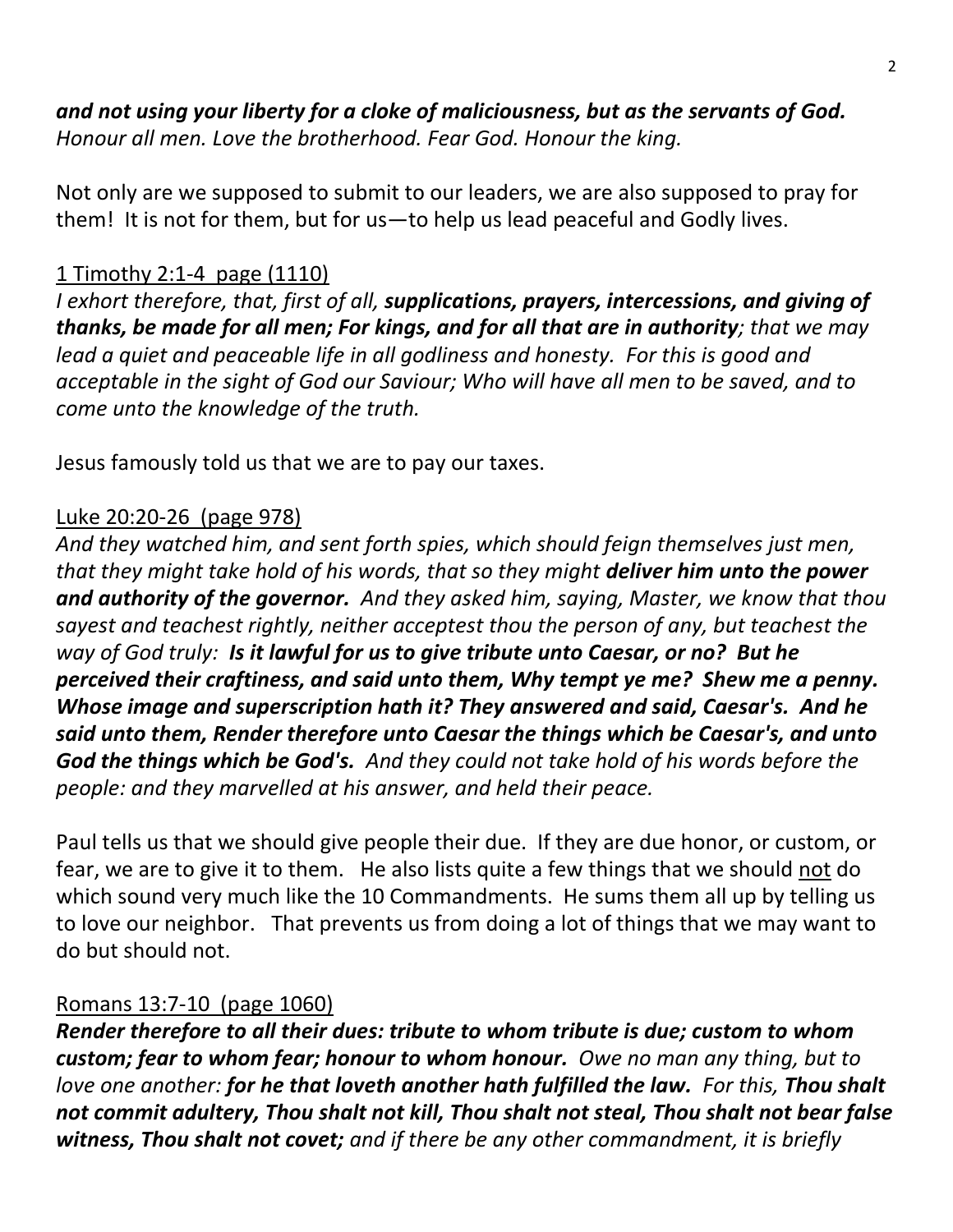# *comprehended in this saying, namely, Thou shalt love thy neighbour as thyself. Love worketh no ill to his neighbour: therefore love is the fulfilling of the law.*

Paul goes so far as to say that you can fulfill all of God's Law by simply loving your neighbor as yourself. The difference is that it is not a requirement for your salvation.

#### Galatians 5:14 (page 1090) *For all the law is fulfilled in one word, even in this; Thou shalt love thy neighbour as thyself.*

God tells us that every power that exists comes from Him. Powers include those things we can see on earth and those we cannot see because they are in the heavens.

## Colossians 1:16 (page 1101)

*For by him were all things created, that are in heaven, and that are in earth, visible and invisible, whether they be thrones, or dominions, or principalities, or powers: all things were created by him, and for him:*

Paul says that if we resist the higher powers, which we know are ordained of God, we will receive damnation. That sounds pretty scary, but since we know that we are sealed unto the day of redemption and cannot become "unsaved," this damnation is what we bring on ourselves in our flesh, on this earth. We will be punished by man's ordinances, not God's.

## Romans 13:1-2 (page 1060)

*Let every soul be subject unto the higher powers. For there is no power but of God: the powers that be are ordained of God. Whosoever therefore resisteth the power, resisteth the ordinance of God: and they that resist shall receive to themselves damnation.* 

As you know from history, there may be times when it becomes necessary to resist the higher powers, when you know they are evil—but you will still be subject to the punishment of these evil leaders.

## Acts 5:28-29 (page 1019)

*Saying, Did not we straitly command you that ye should not teach in this name? and, behold, ye have filled Jerusalem with your doctrine, and intend to bring this man's blood upon us. Then Peter and the other apostles answered and said, We ought to obey God rather than men.*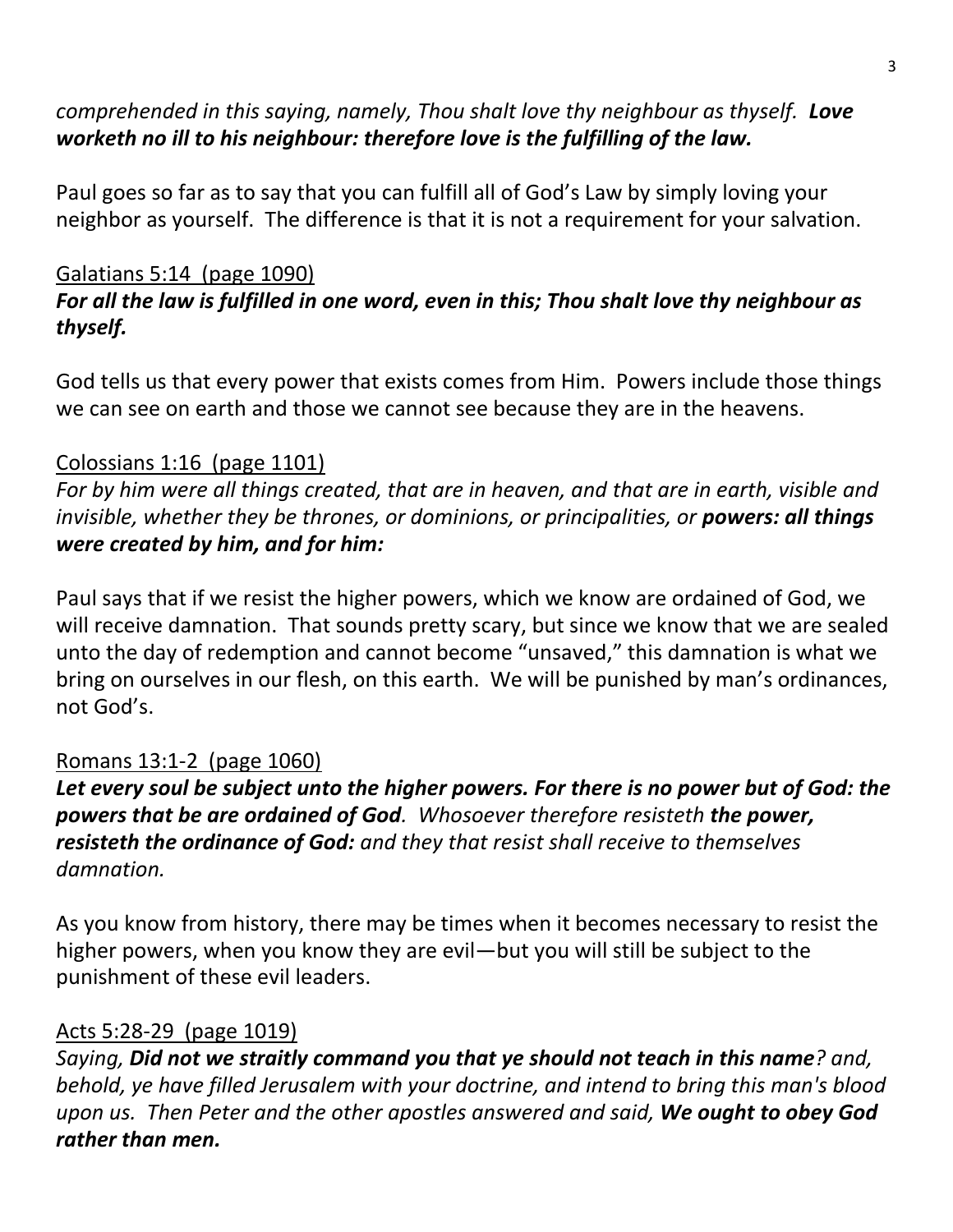So every power that exists is from God. He also tells us that kings reign by Him as well as princes, noble, and judges. God gives counsel, sound wisdom, understanding, and strength to these rulers to decree justice.

# Proverbs 8:14-17 (page 618)

*Counsel is mine, and sound wisdom: I am understanding; I have strength. By me kings reign, and princes decree justice. By me princes rule, and nobles, even all the judges of the earth. I love them that love me; and those that seek me early shall find me.*

God has created these positions to be filled by rulers who love Him. We know that sometimes evil people are in these positions, but we are to follow our leaders as God's ministers and give them respect as such. Paul tells us that no one can prevent us from doing good works in whatever circumstance we find ourselves.

## Romans 12:3-6 (page 1060)

*For rulers are not a terror to good works, but to the evil. Wilt thou then not be afraid of the power? do that which is good, and thou shalt have praise of the same: For he is the minister of God to thee for good. But if thou do that which is evil, be afraid; for he beareth not the sword in vain: for he is the minister of God, a revenger to execute wrath upon him that doeth evil.* **Wherefore ye must needs be subject, not only for wrath, but also for conscience sake.** *For for this cause pay ye tribute also: for they are God's ministers, attending continually upon this very thing.*

As you are probably saying, "But there are a lot of leaders who are not acting as God's ministers!" And you would be right. Remember Pontius Pilate? He tried to release Jesus when the Jews brought Jesus to him to be crucified. He thought he had power over Jesus' life and death.

## John 19:9-10 (page 1009)

*And went again into the judgment hall, and saith unto Jesus, Whence art thou? But Jesus gave him no answer. Then saith Pilate unto him, Speakest thou not unto me? knowest thou not that I have power to crucify thee, and have power to release thee?* 

Jesus reminded Pilate that God had given him this power.

# John 19:11 (page 1009)

*Jesus answered, Thou couldest have no power at all against me, except it were given thee from above: therefore he that delivered me unto thee hath the greater sin.*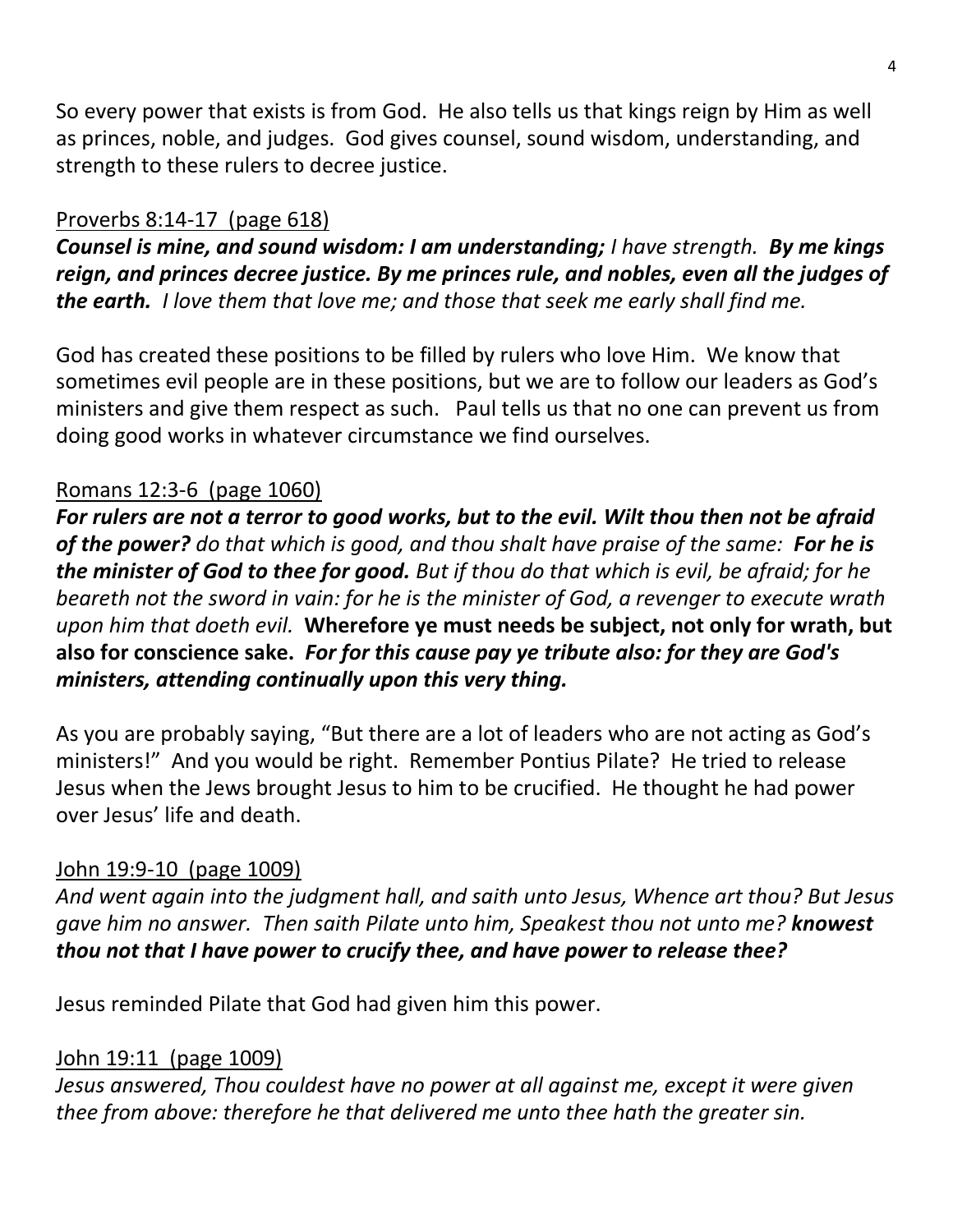We find out from the temptation of Jesus by Satan that Satan really has been given power over all of the kingdoms of the world! Satan truly was able to offer all of the kingdoms of the world to Jesus! Jesus did not dispute Satan's claim that he had been given this power (by God of course) but quoted scripture, "Thou shalt worship the Lord thy God, and him only shalt thou serve."

# Luke 4:5-8 (page 954)

*And the devil, taking him up into an high mountain, shewed unto him all the kingdoms of the world in a moment of time. And the devil said unto him, All this power will I give thee, and the glory of them: for that is delivered unto me; and to whomsoever I will I give it. If thou therefore wilt worship me, all shall be thine. And Jesus answered and said unto him, Get thee behind me, Satan: for it is written, Thou shalt worship the Lord thy God, and him only shalt thou serve.*

Paul tells us that our fight is not with flesh and blood people, it is with the spiritual powers that are ruling this world.

# Ephesians 6:12 (page 1096)

# *For we wrestle not against flesh and blood, but against principalities, against powers, against the rulers of the darkness of this world, against spiritual wickedness in high places.*

We have already won our battle because Christ triumphed over these principalities and powers and won it for us.

## Colossians 2:15 (page 1102) *And having spoiled principalities and powers, he made a shew of them openly, triumphing over them in it.*

But, until we are taken from this earth, we will continue to encounter these powers as part of "this present evil world."

## Galatians 1:3-5 (page 1087)

*Grace be to you and peace from God the Father, and from our Lord Jesus Christ, Who gave himself for our sins, that he might deliver us from this present evil world, according to the will of God and our Father: To whom be glory for ever and ever. Amen.*

God also wants us to know that He is not responsible for the evil done on this earth. He cannot commit iniquity, do wickedly, or pervert judgement.